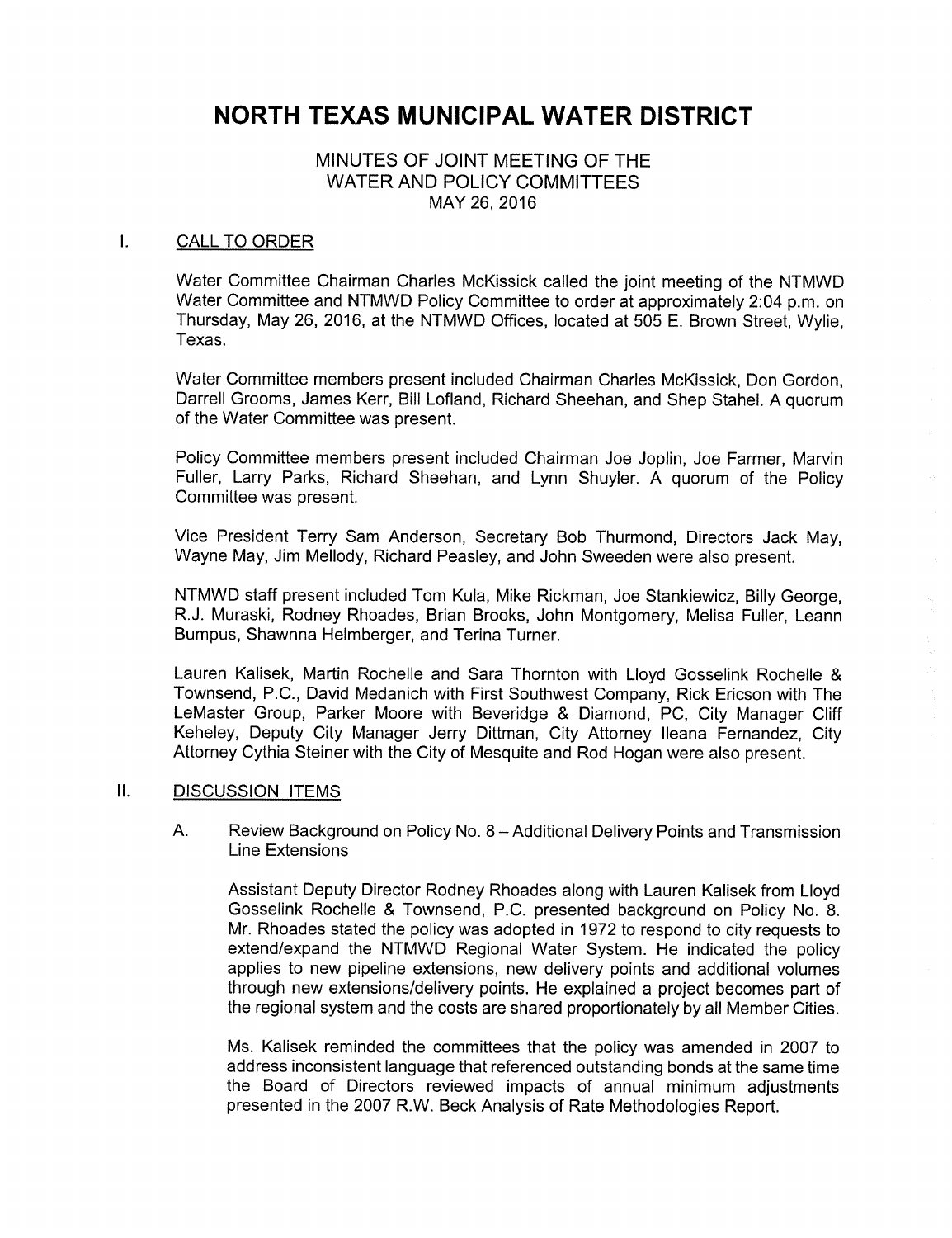B. Report from Policy Committee Meeting held March 8, 2016

Chairman Joe Joplin reported that the Policy Committee met on March 8, 2016, and the City of Mesquite (City or Mesquite) presented its request to amend Policy No. 8, Section III, to account for debt retirement or repayment of cash funded project and to reset the City's minimum to the actual contract required minimum once the project debt was retired or project costs recovered. Mr. Joplin noted that the Policy Committee discussed that since the City's request raised contract issues, the Policy Committee would benefit from the input of the Water Committee. Mr. Joplin concluded his report by noting that the Policy Committee voted to meet jointly with the Water Committee to consider Mesquite's request.

C. Review Background on Agreement with the City of Mesquite for Additional Treated Water Service at Point of Delivery No. 3

Assistant Deputy Director Rodney Rhoades presented background on the agreement with the City. He stated that in 2001 the City requested an increase in volume at Point of Delivery ( POD) No. 3 ( located near Eulane Drive and Sierra Drive) from 1.8 BG (5 MGD) to 6.1 BG (17 MGD). Mr. Rhoades said the additional volume was provided by construction of 2.6 Miles of 36" pipeline from US Highway 80 to POD No. 3 with an estimated cost of \$2,800,000. He reiterated that at the time of the request for POD No. 3, NTMWD and the City considered three financing options:

- 1. City provide cash
- 2. Special Facilities Contract
- 3. District Policy No. 8 Agreement

Mesquite chose to enter into a District Policy No. 8 agreement, and in June 2002, the City of Mesquite and the NTMWD executed an agreement for additional treated water service at POD No. 3. The agreement provided for the NTMWD to construct the pipeline, and the City to accept an additional annual minimum of 499, 382,000 gallons ( 1. <sup>4</sup> MGD). Mr. Rhoades said the City has not used the additional capacity 12 MGD) made available by the project. He stated the project cost has been funded as expansion of the NTMWD Regional Water System by all Members Cities, and that Mesquite's proportionate share of the cost was approximately 250, 000.

D. City of Mesquite Presentation of Request to Reduce Minimum

City Manager Cliff Keheley provided background on the reason for the request to reduce the City's annual minimum to provide relief to the Mesquite citizens. He indicated the request was presented to NTMWD in 2015 with a proposed resolution to amend or terminate the 2002 agreement to remove the sixth year minimum of 499, 382, 000 gallons. He reported that in 2002, Mesquite entered into a separate agreement for the new 36 -inch transmission line for \$2. 82 million, and entering into this type agreement was the only financing option the City had available at that time. He indicated that unfortunately the growth the City anticipated did not occur and during this time the City has seen a dramatic drop in usage.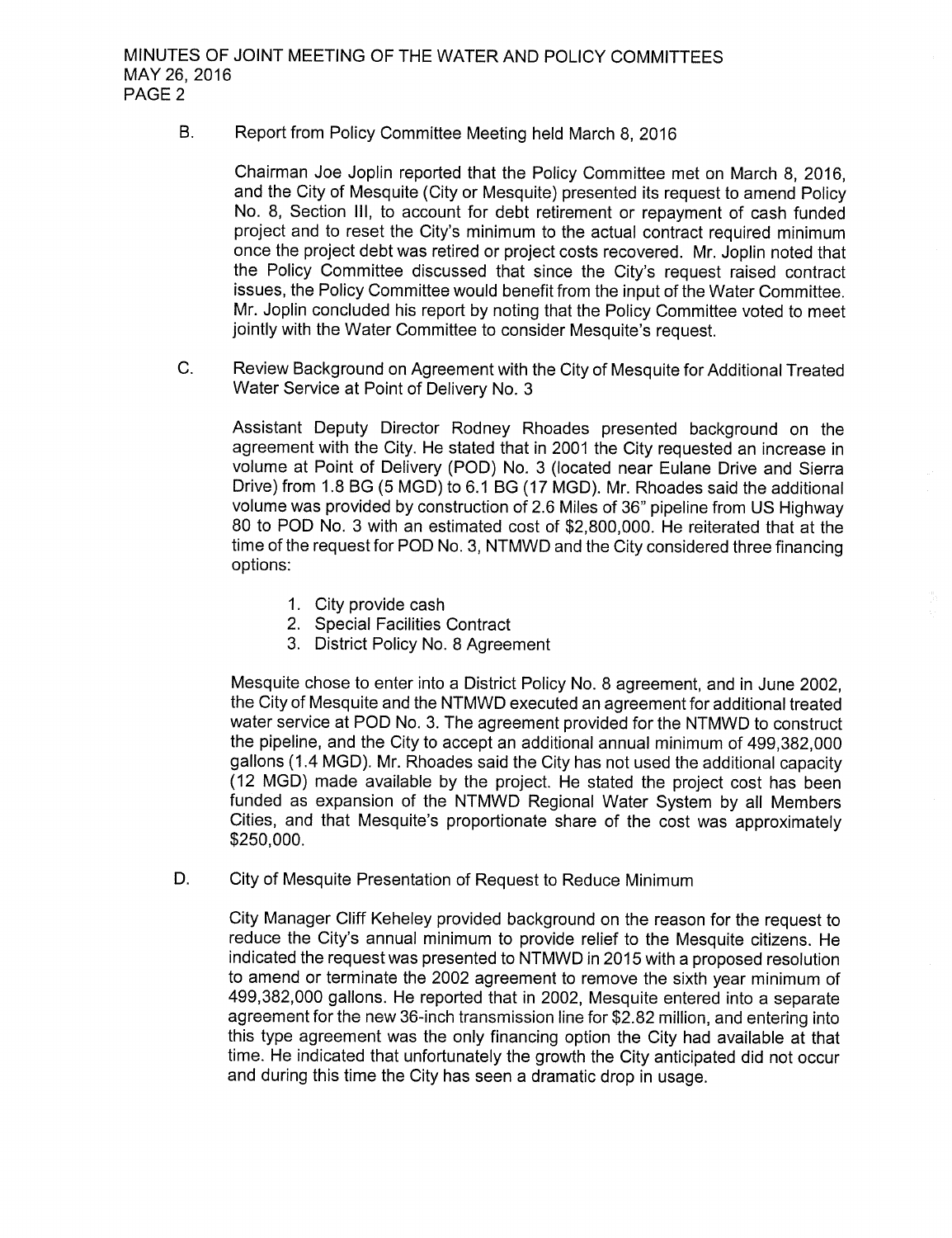Mr. Keheley stated that it is his understanding that District Policy No. 8 has been implemented 12 times, and Mesquite is the only city that has not met the minimum consumption level. He explained the City's position that it has paid an additional 15, 000,000 which far exceeds the \$2. 82 million cost estimate for the pipeline. The City seeks resolution whether through a policy change or contract amendment.

Water and Policy Committee members discussed a desire to know the intent of the parties negotiating the contract between NTMWD and the City in 2002 and whether the City knew NTMWD would not issue debt at the time the agreement was executed. They also expressed concern that the other two options, cash funding or a Special Facilities Contract, were not reflected in a written NTMWD policy.

#### III. ACTION ITEMS

A. Review and Possible Action on the City of Mesquite's Request for Reduction of Total Annual Minimum dated February 17, 2016

Lauren Kalisek presented an initial list of options for recommendations to the Board of Directors include:

- 1. Approve request to amend District Policy No. 8 (Policy Committee)
- 2. Approve request and amend 2002 District/City agreement (Water Committee)
- 3. Table discussion and address request as part of the water supply contract discussions

1、 感冒 鼻塞医囊

4. Deny request

Water and Policy Committee members discussed the need to act fairly and reasonably with respect to Mesquite's request. The discussion focused on the need to clarify some of the language of Policy No. 8, the lack of information on the intent of the parties responsible for negotiating the agreement at the time, and whether it could be determined if other Member Cities benefitted from Mesquite's higher annual minimum. Mr. Rhoades indicated he could review the rate and usage information to help provide additional information.

On a motion by Director Larry Parks and a second by Director Lynn Shuyler, the Policy Committee, by a majority vote, tabled the item for further investigation of the ramifications of granting the request by the City of Mesquite. Director Marvin Fuller voted against the motion.

Director Marvin Fuller requested to hear from Ms. Kalisek regarding her recommendation. Ms. Kalisek summarized her previous recommendation, as reflected in an April 2016 memorandum distributed to the Committees and Mesquite, that if the District desires to address Mesquite's request, it do so through a contract amendment rather than reinserting the ambiguous language regarding bonds in Policy No. 8 ( as initially requested by Mesquite). However, this would not preclude the Policy Committee from recommending and the Board acting on other revisions to Policy No. 8 that would help streamline and clarify the policy.